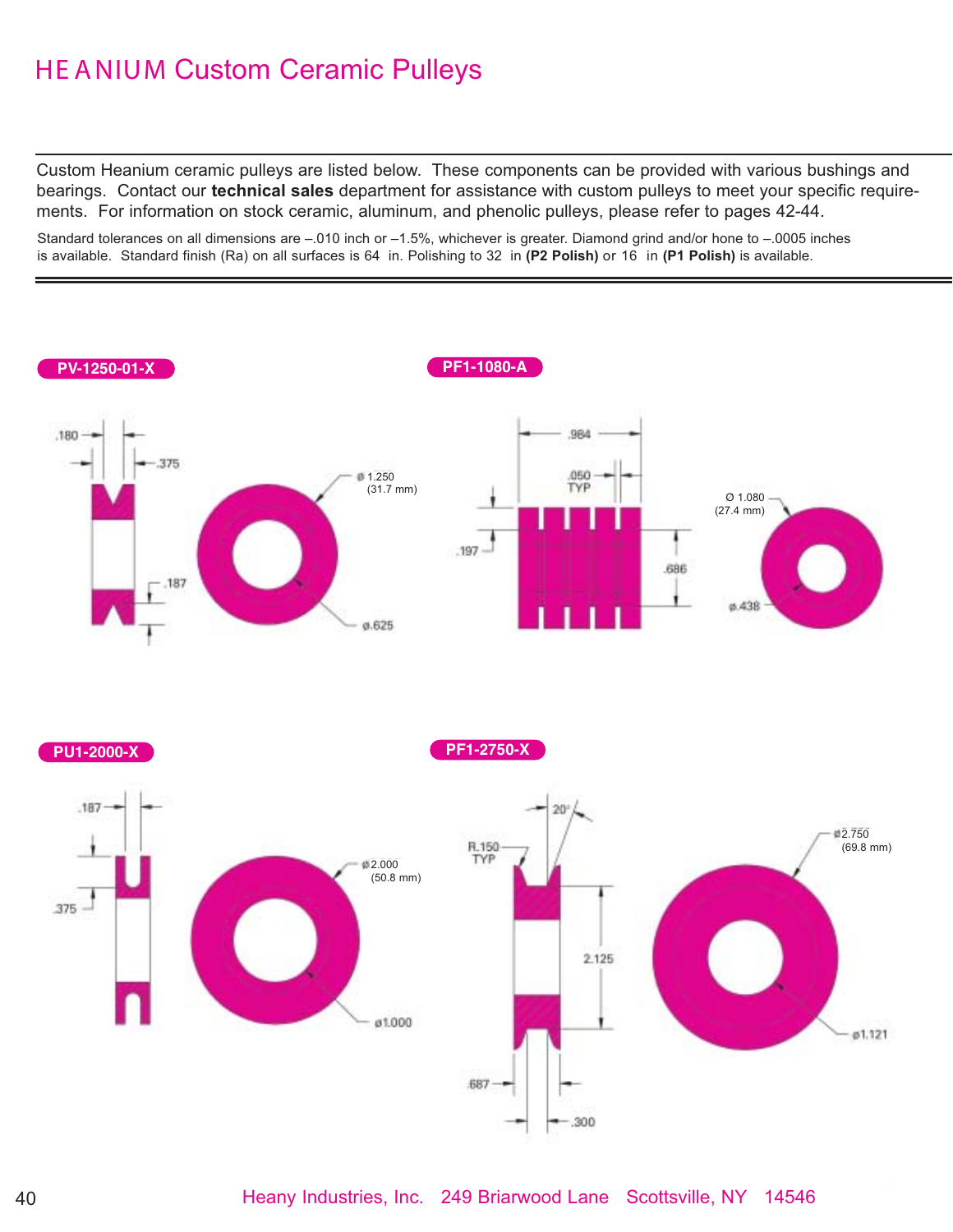| <b>PART</b><br><b>NUMBER</b> | <b>ROOT</b><br><b>DIAMETER</b> |      | <b>PULLEY</b><br><b>OD</b> |      | PULLEY<br>ID  |      | PULLEY<br><b>WIDTH</b> |            | <b>GROOVE</b><br><b>WIDTH</b> |     | <b>U-GROOVE</b><br>RADIUS |     |               | <b>NYLON</b><br><b>BUSHING</b> |               |      |
|------------------------------|--------------------------------|------|----------------------------|------|---------------|------|------------------------|------------|-------------------------------|-----|---------------------------|-----|---------------|--------------------------------|---------------|------|
|                              |                                |      |                            |      |               |      |                        |            |                               |     |                           |     | <b>MIN ID</b> |                                | <b>MAX ID</b> |      |
|                              | <b>INCHES</b>                  | MM.  | <b>INCHES</b>              | MM.  | <b>INCHES</b> |      | MM. INCHES             | MM.        | <b>INCHES</b>                 | MM. | <b>INCHES</b>             | MM. | <b>INCHES</b> | MM. I                          | <b>INCHES</b> | MM.  |
| <b>PU/PV-625</b>             | 0.375                          | 9.5  | 0.625                      | 15.9 | 0.250         | 6.4  | 0.281                  | 7.1        | 0.187                         | 4.7 | 0.094                     | 2.4 | 0.062         | 1.6                            | 0.100         | 2.5  |
| <b>PU/PV-1</b>               | 0.750                          | 19.0 | .000                       | 25.4 | 0.500         | 12.7 | 0.375                  | 9.5        | 0.250                         | 6.4 | 0.125                     | 3.2 | 0.100         | 2.5                            | 0.312         | 7.9  |
| <b>PU/PV-1250</b>            | .000                           | 25.4 | .250                       | 31.8 | 0.750         | 19.1 | 0.375                  | $9.5 \mid$ | 0.250                         | 6.4 | 0.125                     | 3.2 | 0.100         | 2.5                            | 0.562         | 14.3 |
| <b>PU/PV-1375</b>            | .000                           | 25.4 | .375                       | 34.9 | 0.750         | 19.1 | 0.406                  | 10.3       | 0.250                         | 6.4 | 0.125                     | 3.2 | 0.100         | 2.5                            | 0.562         | 14.3 |
| <b>PU/PV-1500</b>            | .125                           | 28.6 | .500                       | 38.  | 0.866         | 22.0 | 0.406                  | 10.3       | 0.250                         | 6.4 | 0.125                     | 3.2 | 0.100         | 2.5                            | 0.687         | 17.4 |
| <b>PU/PV-2</b>               | 1.500                          | 38.1 | 2.000                      | 50.8 | 1.1251        | 28.6 | 0.406                  | 10.3       | 0.187                         | 4.7 | 0.093                     | 2.4 | 0.100         | 2.5                            | 0.875         | 22.2 |
| <b>PU/PV-2500</b>            | 2.000                          | 50.8 | 2.500                      | 63.5 | .1251         | 28.6 | 0.437                  | 11.1       | 0.250                         | 6.4 | 0.125                     | 3.2 | 0.100         | 2.5                            | 0.875         | 22.2 |
| <b>PU/PV-3500</b>            | 3.000                          | 76.2 | 3.500                      | 88.9 | 1.125l        | 28.6 | 0.437                  | 11.1       | 0.250                         | 6.4 | 0.125                     | 3.2 | 0.100         | 2.5                            | 0.875         | 22.2 |

\* Radius applies to **PU**-groove pulleys only. Radius on **PV**-groove pulleys is less than 1/32 .

\*\*Miniature bearing series available.



| <b>STANDARD BEARING NO.</b><br><b>PART NUMBER</b><br>(SEE TABLE PAGE 44) |                 | <b>PART NUMBER</b>     | STANDARD BEARING NO.<br>(SEE TABLE PAGE 44) |                    |                            |
|--------------------------------------------------------------------------|-----------------|------------------------|---------------------------------------------|--------------------|----------------------------|
|                                                                          | <b>GLUED IN</b> | <b>W/NYLON BUSHING</b> |                                             | <b>GLUED IN</b>    | <b>WAYLON BUSHING</b>      |
| <b>PU/PV-625</b>                                                         | $* *$           | $* *$                  | PV-1500                                     | BRG 08, 09, 10, 11 | BRG 01.02.04               |
| PU/PV-1                                                                  | BRG 01, 02, 03  | N/A                    |                                             | BRG 14, 15         | BRG 06, 08, 09, 10, 11, 12 |
| <b>PU/PV-1250</b>                                                        | BRG 06, 07      | BRG 01, 02, 03         | <b>PV-2500</b>                              | BRG 14, 15         | BRG 06, 08, 09, 10, 11, 12 |
| <b>PU/PV-1375</b>                                                        | BRG 06, 07      | BRG 01, 02, 03         |                                             | BRG 14, 15         | BRG 06, 08, 09, 10, 11, 12 |

Standard tolerances on all dimensions are –.010 inches or –1.5%, whichever is greater. Diamond grind and/or hone to –.0005 inches is available. Standard finish (Ra) on all surfaces is 64 in. Polishing to 32 in (P2 Polish) or 16 in **(P1 Polish)** is available.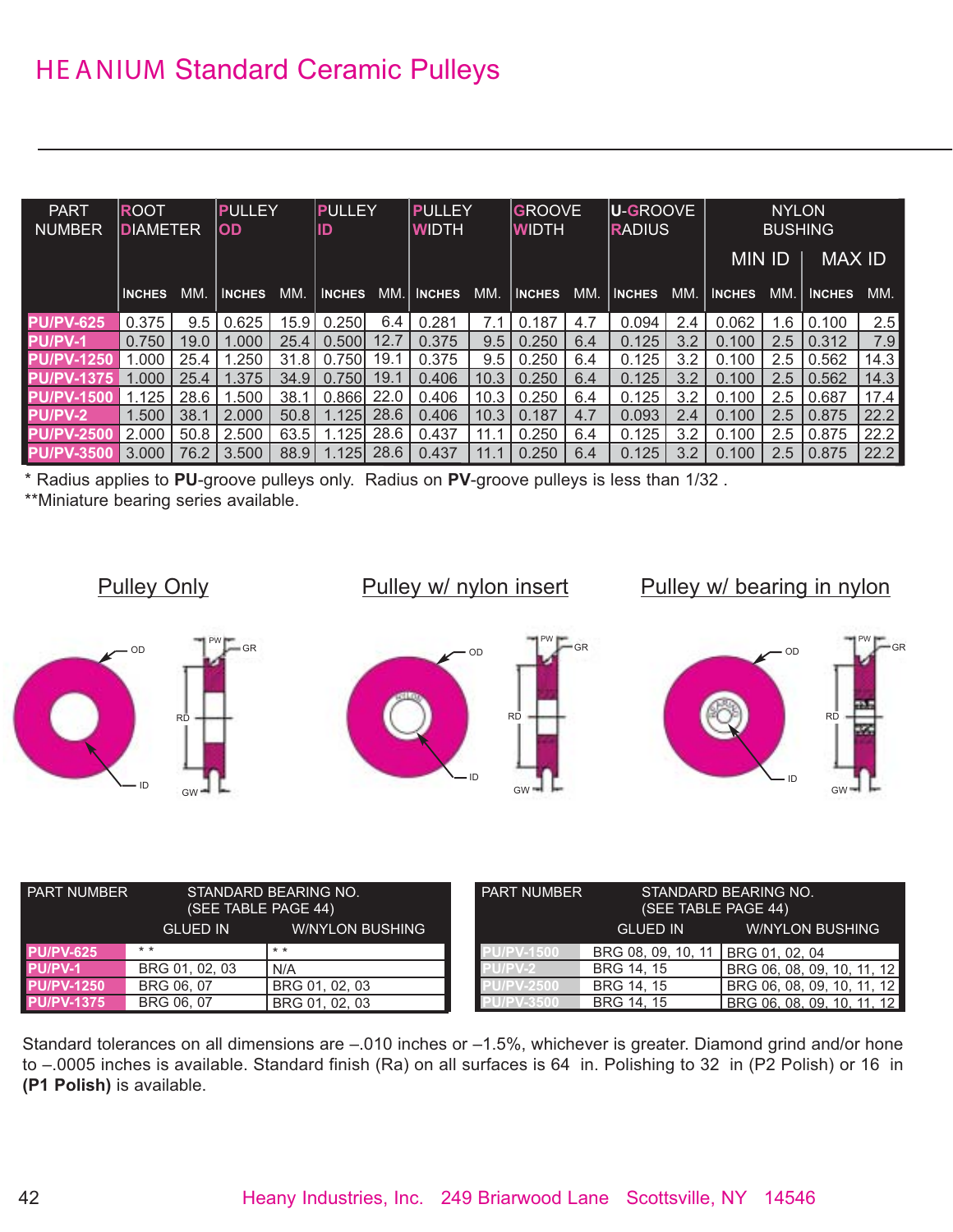### HE ANIUM Plastic Flange Pulleys



Heanium pulleys are now available in a plastic anged assembly. This product offers the wear resistance of Heanium in a light-weight, true-running, high-tolerance package. The Heanium core, bearing and plastic ange are all available as individual replacement items. Custom groove con gurations are available upon request.



| Part Number*             | <b>Maior OD</b> | Minor OD | <b>RD</b> | <b>BRG ID</b> | <b>Pulley Width</b> | <b>Overall Width</b> |
|--------------------------|-----------------|----------|-----------|---------------|---------------------|----------------------|
| PU ASSY 1780 U GROOVE    | 60              | 45.2     | 30        | 6             | 6                   | 15                   |
| PU ASSY 1780 01 GROOVE   | 45.2            | N/A      | 30        | 6             | 6                   | 12                   |
| PU ASSY 2362 U GROOVE    | 60              | N/A      | 30        | 6             | հ                   | 18.4                 |
| PU ASSY 3116 U GROOVE    | 98.5            | 79       | 50        | 10            | 9                   | 23                   |
| PU ASSY 3116 01 U GROOVE | 79              | N/A      | 50        | 10            | a                   | 30                   |
| PU ASSY 3880 U GROOVE    | 98.5            | N/A      | 50        | 10            | Q                   | 30                   |
|                          |                 |          |           |               |                     |                      |

#### HE ANIUM F -S eries Ceramic Pulleys

In the F series pulley, the bearing is held in place with bolt flanges for high—temperature and corrosive applications. The FF series provides a thinner pulley configuration where clearance is an issue.

| <b>FLANGED</b><br><b>BEARING</b> | <b>RD</b> |           | <b>POD</b> |           | <b>PID</b> |           |      | <b>PW</b> |           | <b>GW</b> | <b>GR</b> |           |
|----------------------------------|-----------|-----------|------------|-----------|------------|-----------|------|-----------|-----------|-----------|-----------|-----------|
| <b>PULLEYS</b>                   | <b>IN</b> | <b>MM</b> | IN         | <b>MM</b> | ΙN         | <b>MM</b> | ΙN   | <b>MM</b> | <b>IN</b> | <b>MM</b> | ΙN        | <b>MM</b> |
| PU/PV-2-F                        | 1.500     | 38.1      | 2.000      | 50.8      | .866       | 22.0      | .406 | 10.3      | .187      | 4.7       | .094      | 2.3       |
| <b>PU/PV-2500-F</b>              | 2.000     | 50.8      | 2.500      | 63.5      | .866       | 22.0      | .406 | 10.3      | .187      | 4.7       | .094      | 2.3       |
| <b>PU/PV-3500-F</b>              | 3.000     | 76.2      | 3.500      | 88.9      | .866       | 22.0      | .437 | 11.1      | 250       | 63.5      | .125      | 3.1       |
|                                  |           |           |            |           |            |           |      |           |           |           |           |           |
| PU/PV-FF-2500 2.188 55.5 2.500   |           |           |            | 63.5      | .866'      | 22.0      | .188 | 4.7       | .080      | 2.0       | .040      | 1.0       |

| <b>FLANGED</b><br><b>BEARING</b><br><b>PULLEYS</b> | <b>STANDARD BEARING</b><br><b>WITH FLANGE</b><br>(SEE TABLE PAGE 44) |
|----------------------------------------------------|----------------------------------------------------------------------|
| PU/PV-2-F                                          | BRG 08, 09, 10, 11                                                   |
| <b>PU/PV-2500-F</b>                                | BRG 08, 09, 10, 11                                                   |
| <b>PU/PV-3500-F</b>                                | BRG 08, 09, 10, 11                                                   |
|                                                    |                                                                      |
| <b>PU/PV-FF-2500</b>                               | BRG 08, 09, 10, 11                                                   |
|                                                    |                                                                      |